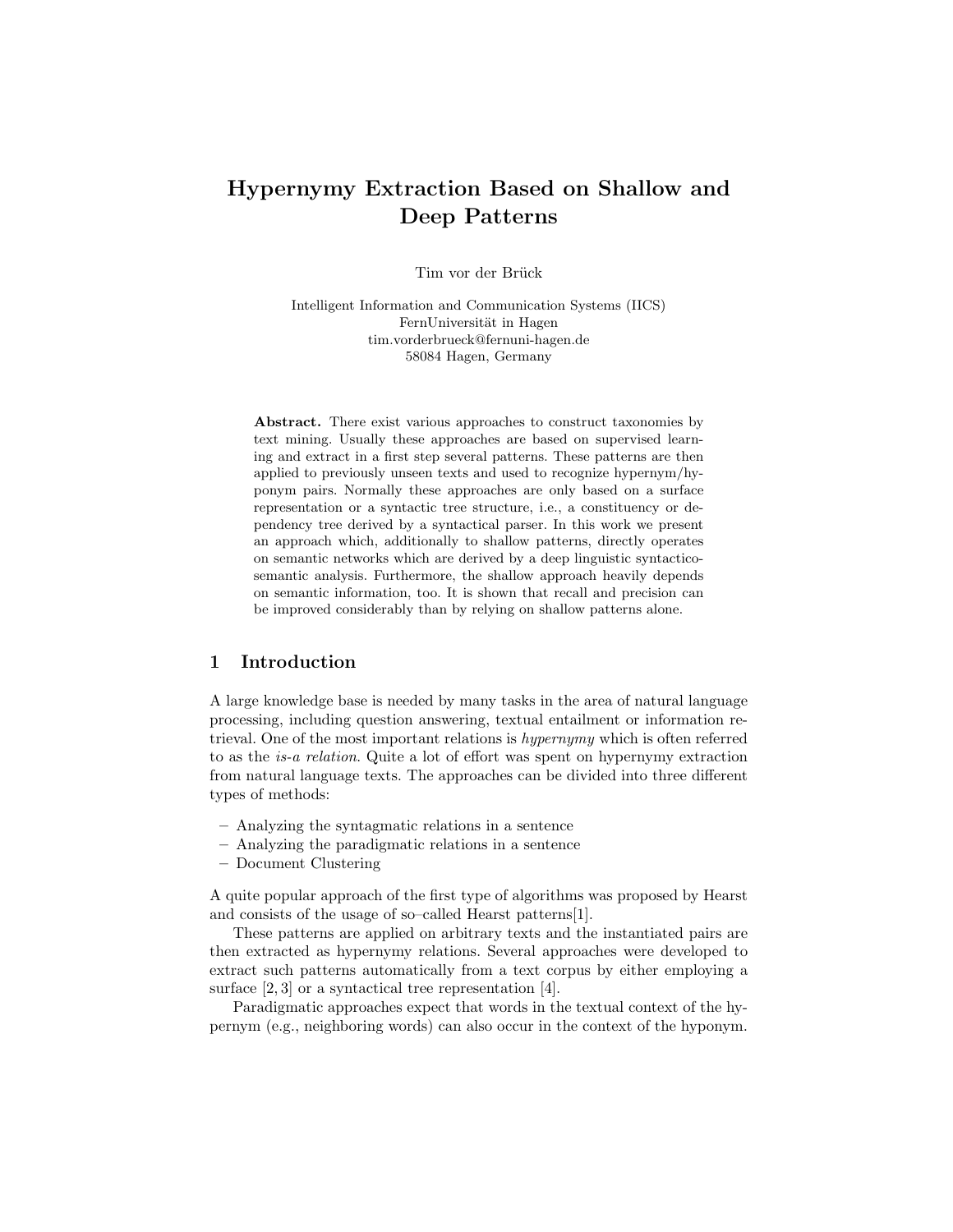The textual context can be represented by a set of the words which frequently occur together with the hypernym (or hyponym). Whether a word is the hypernym of a second word can then be determined by a semantic similarity measure on the two sets [5]. If Word Sense Disambiguation is used, those approaches can operate directly on concepts instead of words which is currently rather rarely done.

A further method to extract hypernymy relations is document clustering. For that, the documents are hierarchically clustered. Each document is assigned a concept or word it describes. The document hierarchy is then transferred to a concept or word hierarchy[6].

In this work<sup>1</sup> we will follow a hybrid approach. On the one side, we apply shallow patterns which do not require parsing but only need a tokenization of the analyzed sentence. In contrast to most common approaches our shallow method extracts pairs of concepts, not of words, as determined by Word Sense Disambiguation.

On the other side, we employ deep patterns directly on the semantic networks (SN) which are created by a deep semantic parser. These patterns are partly learned by text mining on the SN representations and partly manually defined.

We use for the extraction of hypernyms the German Wikipedia corpus from November 2006 which consists of about 500 000 articles.

#### 2 System Architecture

Fig. 1 shows the architecture of our system SemQuire (SemQuire relating to Acquire Semantic Knowledge). In the first step, the Wikipedia corpus is parsed by the deep analyzer WOCADI  $^2$  [7]. The parsing process does not employ a grammar but is based on a word class functional analysis. For that it uses a semantic lexicon [8] containing currently 28 000 deep and 75 000 shallow entries.

For each sentence, WOCADI tries to create a token list, a dependency tree and a SN. In contrast to the SN and the dependency tree, the token list is always created even if the analyzed sentence is ill-formed and not syntactically correct.

Both types of patterns (shallow and deep) are applied to the parse result of Wikipedia. In particular, the shallow patterns are applied on the token information while the deep patterns are applied on the SNs. If an application of such a pattern is successful, the variables occurring in the patterns are instantiated with concepts of the SN (or with concepts occurring in the token list for shallow patterns) and a hypernymy relation is extracted. Furthermore, a first validation is made which is based on semantic features and ontological sorts (a description of semantic features and ontological sorts can be found in [9]). If the validation is successful, the extracted relation is stored in the knowledge base. We currently develop an approach to generate for each relation a quality score by the combination of several features. Relations assigned a low quality score should then be

<sup>1</sup> Note that this work is related to the DFG-project: Semantische Duplikatserkennung mithilfe von Textual Entailment (HE 2847/11-1)

<sup>2</sup> WOCADI is the abbreviation for WOrd ClAss DIsambiguation.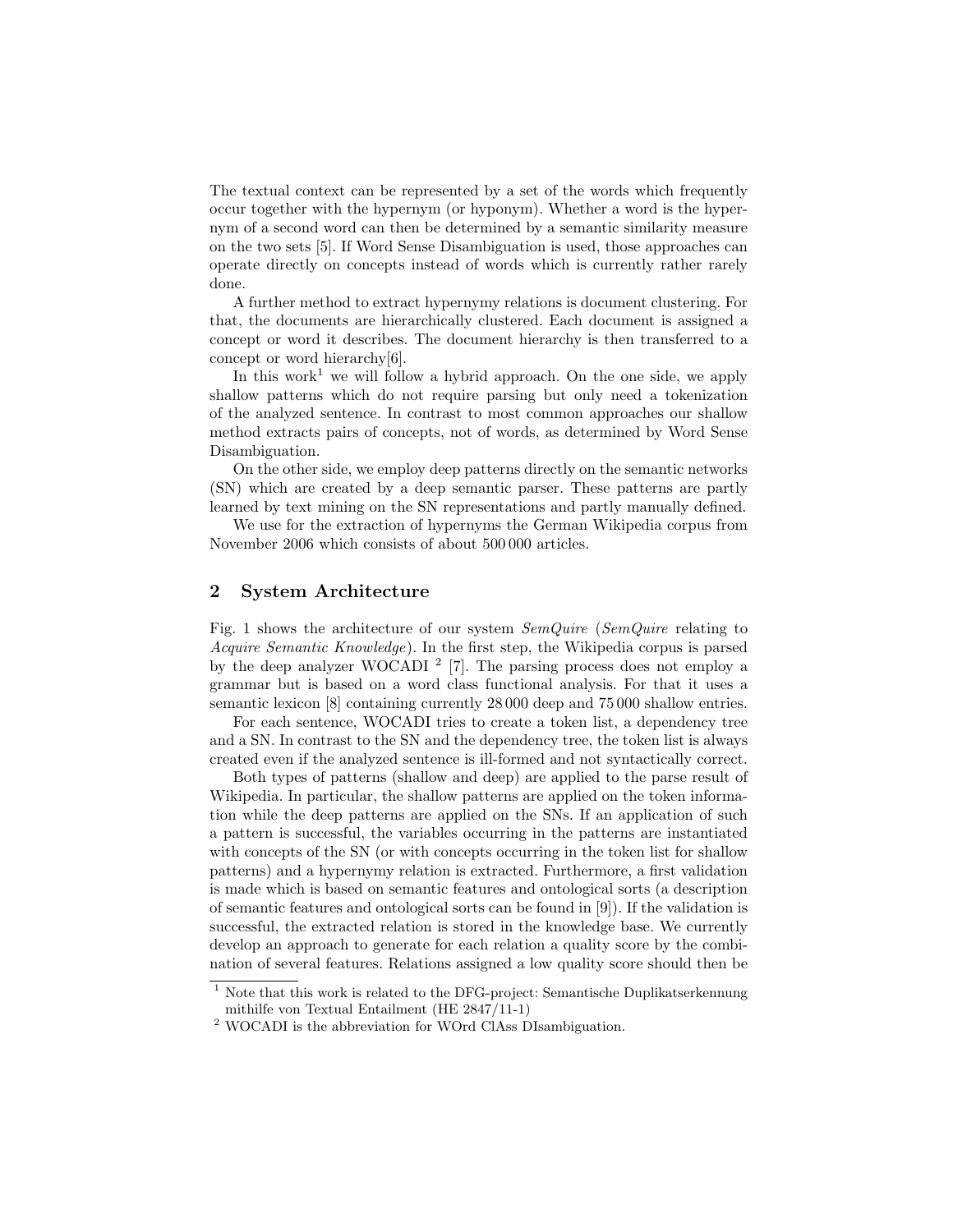seen with caution and have to be validated before using them in any operational system.



Fig. 1. System architecture of SemQuire.

## 3 Application of Shallow Patterns

The information for a single token as returned by the WOCADI parser consists of

- word-id: the number of the token
- char-id: the character position of the token in the surface string
- cat: the grammatical category
- lemma: a list of possible lemmas
- reading: a list of possible concepts
- parse-reading/lemma: a concept and lemma determined by Word Sense Disambiguation (see Fig. 2). The chosen concept must be contained in the concept list, analogously for the lemma. Note that concepts are marked by trailing numbers indicating the intended reading (e.g., house.1.1 ).

A pattern is given by a premise and a conclusion  $SUB(a, b)$ . The premise consists of a regular expression containing variables and feature value structures (see Fig. 2) where the variables are restricted to the two appearing in the conclusion  $(a,b)$ . As usual, a question mark denotes the fact that the following expression is optional, a wildcard denotes the fact that zero or more of the following expression are allowed. The variables are instantiated with concepts relating to nouns from the token list (parse-lemma) as returned by WOCADI. The feature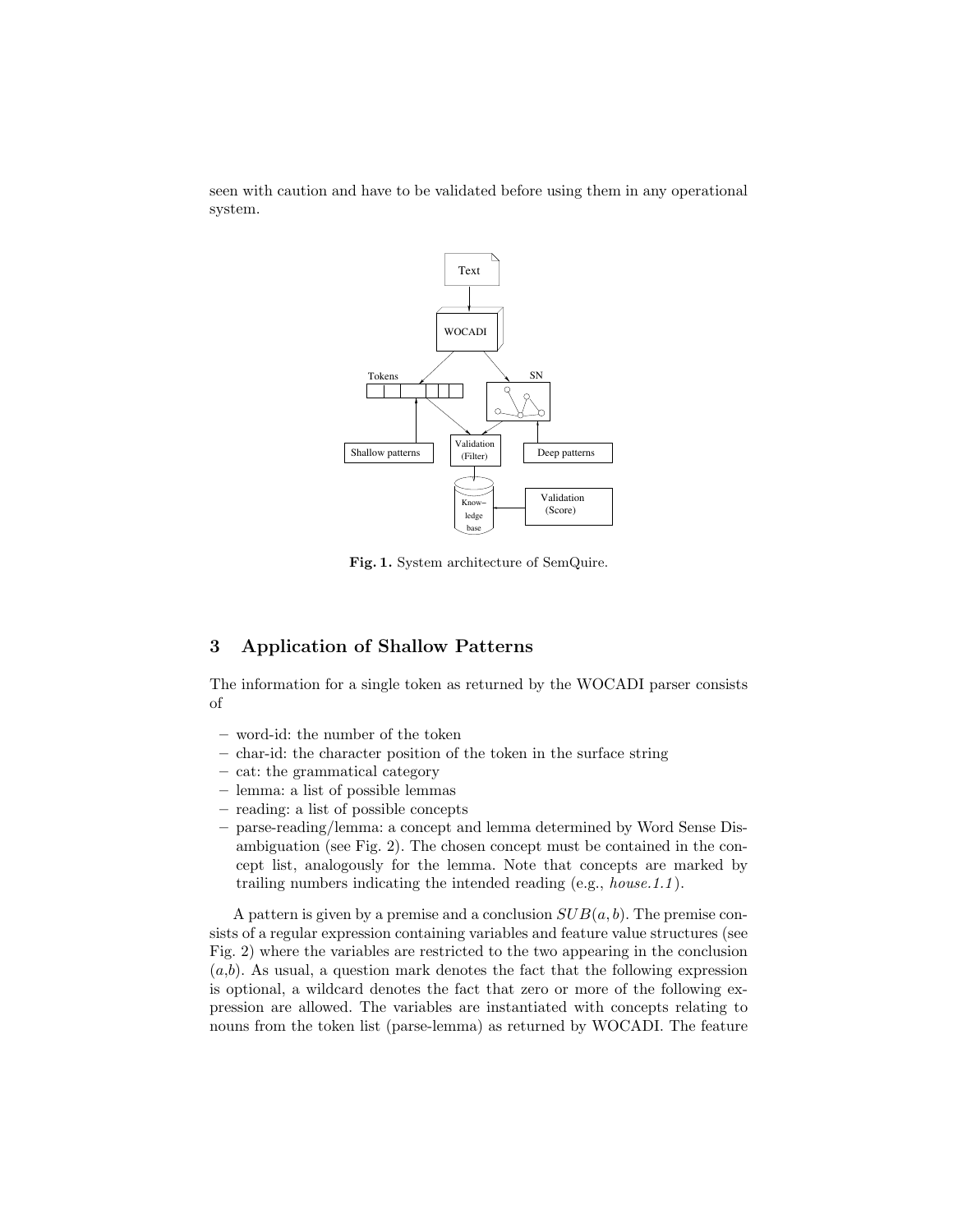```
(analysis-ml (
((word "Der") (word-id 1) (char-id 0) (cat (art dempro)) (lemma
("der")) (reading ("der.1" "der.4.1") (parse-lemma "der")
(parse-reading "der.1")))
((word "Bundeskanzler") (word-id 2) (char-id 4) (cat (n)) (lemma
("Bundeskanzler")) (reading ("bundeskanzler.1.1")) (parse-lemma
"bundeskanzler") (parse-reading "bundeskanzler.1.1"))
((word "und") (word-id 3) (char-id 18) (cat (conjc)) (lemma
("und")) (reading ("und.1")))
((word "andere") (word-id 4) (char-id 22) (cat (a indefpro))
(lemma ("ander")) (reading ("ander.1.1" "ander.2.1")) (parse-lemma
"ander") (parse-reading "ander.1.1"))
((word "Politiker") (word-id 5) (char-id 29) (cat (n)) (lemma
("Politiker")) (reading ("politiker.1.1")) (parse-lemma
"politiker") (parse-reading "politiker.1.1"))
((word "kritisierten") (word-id 6) (char-id 39) (cat (a v))
(lemma ("kritisieren" "kritisiert")) (reading ("kritisieren.1.1"))
(parse-lemma "kritisieren") (parse-reading "kritisieren.1.1"))
((word "das") (word-id 7) (char-id 52) (cat (art dempro)) (lemma
("der")) (reading ("der.1" "der.4.1")) (parse-lemma "der")
(parse-reading "der.1"))
((word "Gesetz") (word-id 8) (char-id 59) (cat (n)) (lemma
("Gesetz")) (reading ("gesetz.1.1")) (parse-lemma "Gesetz")
(parse-reading "gesetz.1.1"))
((word ".") (word-id 9) (char-id 67) (cat (period)) (lemma ("."))
(reading ("period.1")))))
```
Fig. 2. Token information for the sentence Der Bundeskanzler und andere Politiker kritisierten das Gesetz. 'The chancellor and other politicians criticized the law.' as returned by the WOCADI parser.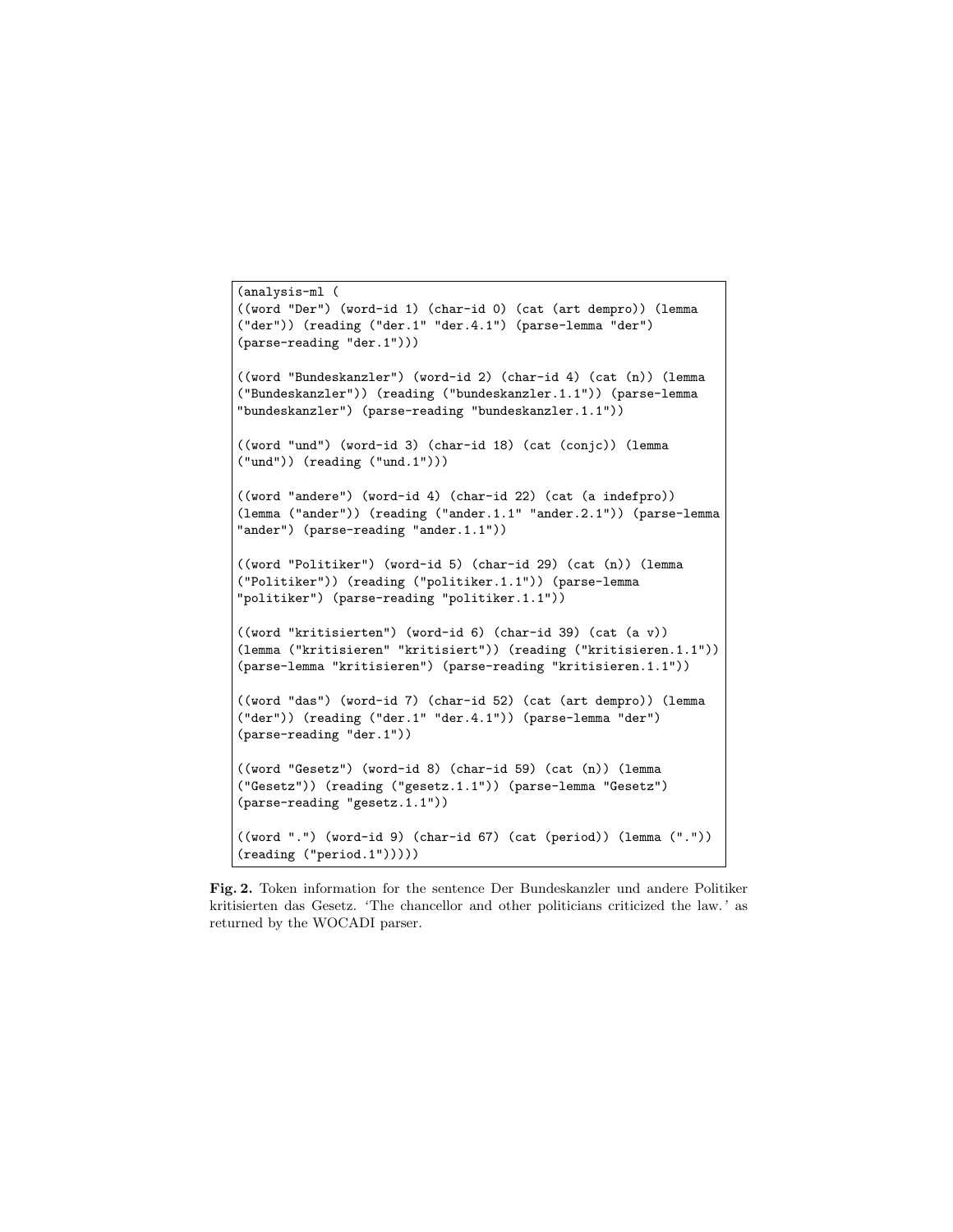```
(((SUB a b))( a
( ((word ","))
 ? (((cat (art))))
 a)
((word "und"))
? (((cat (art))))
((word "andere"))
? (((cat (a))))
b))
```
Fig. 3. One shallow pattern used to extract hypernymy relations.



Fig. 4. Matching a pattern with a token list by unification. The pattern is displayed below the token information. Each variable is set to the value of the parse-reading attribute ( $pr = parse\text{-}reading, read = reading, pl = parse\text{-}lemma$ ).

value structures are tried to be unified with token information from the token list. Since all variables of the conclusion must show up in the premise too, the premise variables are fully instantiated if a match is successful. The instantiated conclusion is then extracted as a hypernymy relation. Note that if a parse is not successful, a disambiguation to a single concept for a token is usually not possible. In this case the concept is chosen from the token's concept list which occurs in the corpus most often.

The entire procedure is illustrated in Fig. 4. If a variable appears several times in the premise part it is bound to several constants and, in the case a match could be established, the Cartesian product of all variable bindings for the two variables are extracted as relation pairs.

Example: The chancellor, the secretary and other politicians criticized the law. If the pattern specified in Fig. 4 is applied on the sentence above the vari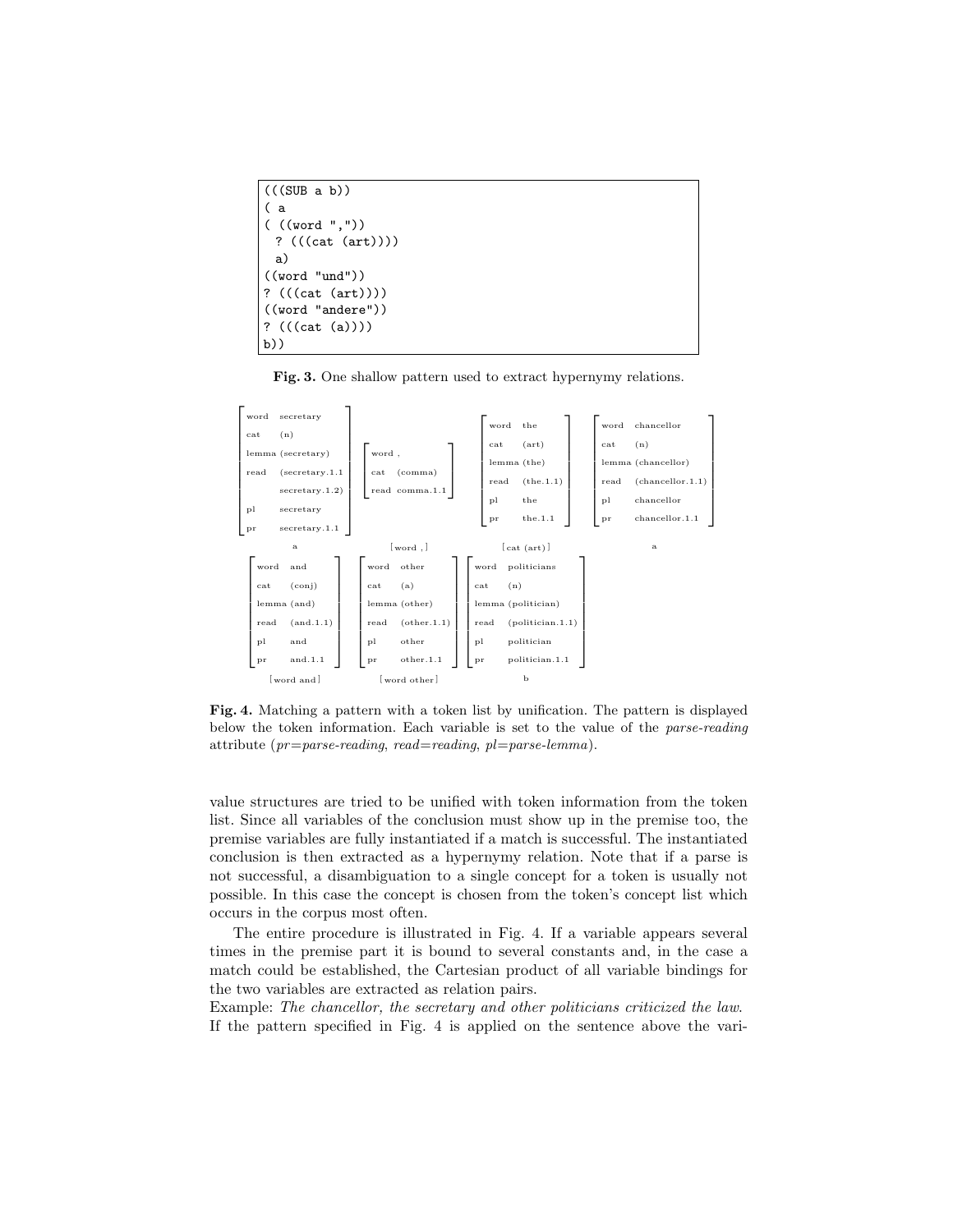able a can be bound to *chancellor.1.1* and *secretary.1.1*, b can be bound to politician.1.1. Thus, the two relations  $SUB(channellor .1.1, politician .1.1)$  and SUB(secretary.1 .1 , politician.1 .1 ) are extracted.

We employed 20 shallow patterns. A selection of them is displayed in Table  $1<sup>3</sup>$ . Each pattern in this table is accompanied by a precision value which specifies the relative frequency that a relation extracted by this pattern is actually correct. Relations which are automatically filtered out by the validation component (see Sect. 2) are disregarded for determining the precision. The patterns  $s_3$ ,  $s_5$ ,  $s_7$ ,  $s_8$ ,  $s_9$ , and  $s_{10}$  are basically German translations of Hearst patterns. Note that pattern  $s_2$ , in order to get an acceptable precision, is only applied to the first sentences of Wikipedia articles since such sentences usually contain concepts related in a hypernymy relation.

## 4 Application of Deep Patterns



Fig. 5. SN for the sentence: A skyscraper denotes a very tall house.

In addition to shallow patterns we also employ several deep patterns. A selection of deep patterns is shown in Table 2.

Fig. 5 shows an example for an SN following the MultiNet paradigm[9]. An SN consists of nodes representing concepts and edges representing relations between concepts.

In addition, nodes can also be connected by means of functions (marked by a preceding \*). In contrast to relations, the number of arguments is often

<sup>3</sup> Note that the patterns are actually defined as attribute value structures. However for better readability and space constraints we use a more compact representation in this table.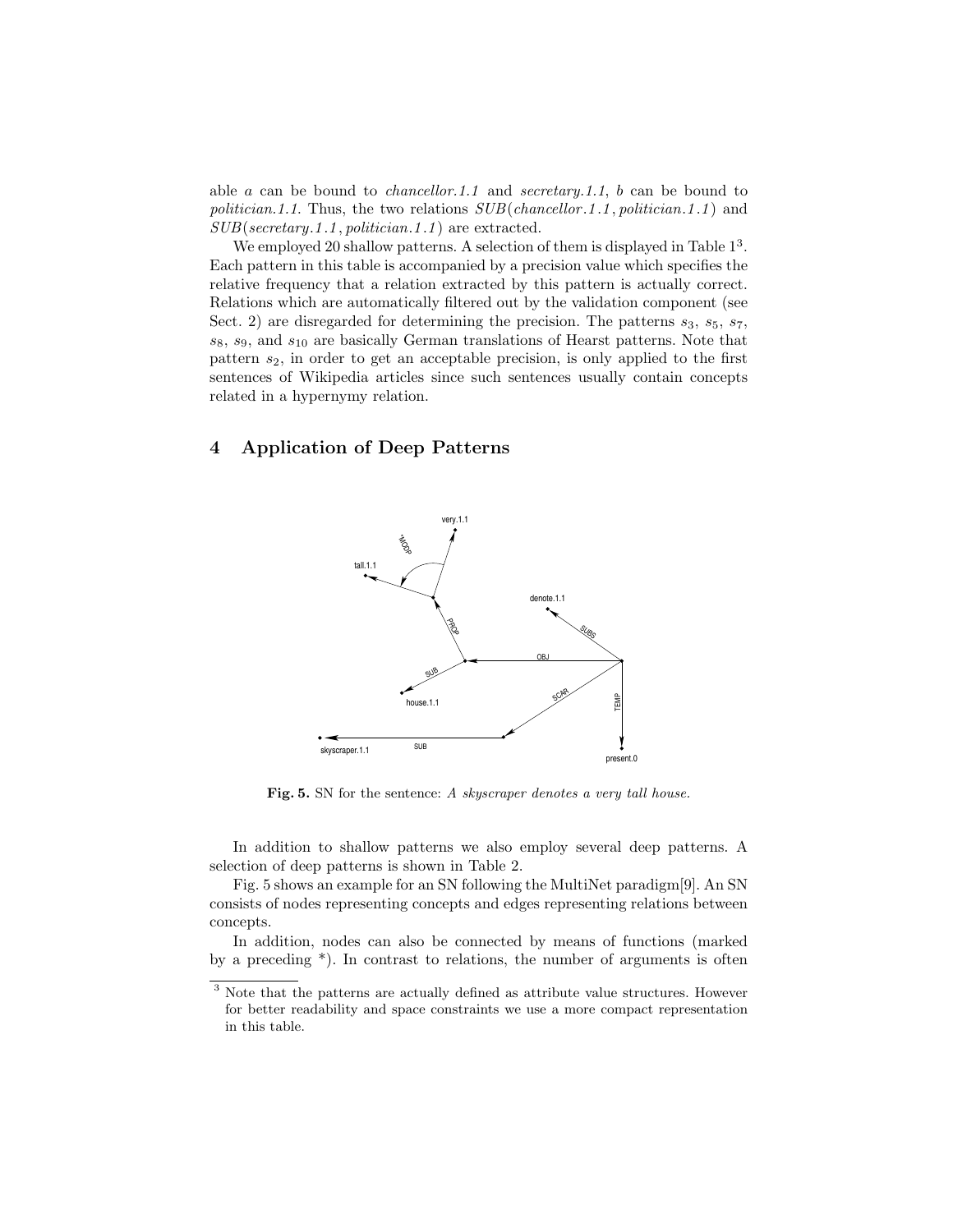

**Fig. 6.** SN matched with the pattern  $SUB(A, B) \leftarrow SCAR(C, D) \wedge SUB(D, A) \wedge$  $SUBS(C, denote.1.1) \wedge OBJ(C, E) \wedge SUB(E, B)$ . Matching edges are printed in bold. The dashed arc is the inferred new edge.

| <b>Table 1.</b> The shallow patterns (name, definition, precision) employed for hypernymy            |
|------------------------------------------------------------------------------------------------------|
| extraction where $A/A_i(1 \leq i \leq n+1)$ is the hyponym of B. The symbol <sup>l</sup> denotes the |
| fact that the lemma is referred to instead of the word form. The precision is not given              |
| for patterns which could not been matched often enough for reliable estimation.                      |

|                 | Name Definition                                   | English Translation                   | Precision |
|-----------------|---------------------------------------------------|---------------------------------------|-----------|
| $s_1$           | als' $A(\ldots)$ bezeichnet man $B$               | $A(\ldots)$ is called $B$             | 0.79      |
| $ s_2^* $       | $A(\ldots)$ ist ein $B$                           | $A(\ldots)$ is a $B$                  | 0.75      |
| $s_3$           | $A_1,\ldots,A_n$ und ander <sup>l</sup> B         | $A_1,\ldots,A_n$ and other B          | 0.71      |
| $s_4$           | $B$ wie $A$                                       | $B$ like $A$                          | 0.70      |
| $s_{5}$         | $A_1,\ldots,A_n$ oder ander <sup><i>l</i></sup> B | $A_1,\ldots,A_n$ or other B           | 0.66      |
| s <sub>6</sub>  | $B$ wie beispielsweise                            | B like for example                    | 0.63      |
|                 | $A_1,\ldots,A_n$ und oder $A_{n+1}$               | $A_1,\ldots,A_n$ and or $A_{n+1}$     |           |
|                 | <i>B</i> , insbesondere                           | $B$ , especially                      | 0.57      |
| $s_7$           | $A_1, \ldots, A_n$ und oder $A_{n+1}$             | $A_1, \ldots, A_n$ and or $A_{n+1}$   |           |
|                 | $B$ , einschließlich                              | $B$ including                         | 0.28      |
| $s_{8}$         | $A_1,\ldots,A_n$ und oder $A_{n+1}$               | $A_1,\ldots,A_n$ and or $A_{n+1}$     |           |
|                 | solch ein $B$ wie                                 | such a $B$ like                       |           |
| $s_9$           | $A_1,\ldots,A_n$ und oder $A_{n+1}$               | $A_1,\ldots,A_n$ and or $A_{n+1}$     |           |
|                 | solch <sup><math>l</math></sup> $B$ wie           | such a $B$ like                       |           |
| $\sqrt{s_{10}}$ | $A_1,\ldots,A_n$ und oder $A_{n+1}$               | $A_1, \ldots, A_n$ und oder $A_{n+1}$ |           |
| $ s_{11} $      | alle B außer $A_1, \ldots, A_n$                   | all B except $A_1, \ldots, A_n$       |           |
|                 | und $A_{n+1}$                                     | and $A_{n+1}$                         |           |
| $s_{12}$        | alle <i>B</i> bis auf $A_1, \ldots, A_n$          | all A except $A_1, \ldots, A_n$       |           |
|                 | und $A_{n+1}$                                     | and $A_{n+1}$                         |           |

∗ : pattern is only matched to the first sentence of each Wikipedia article.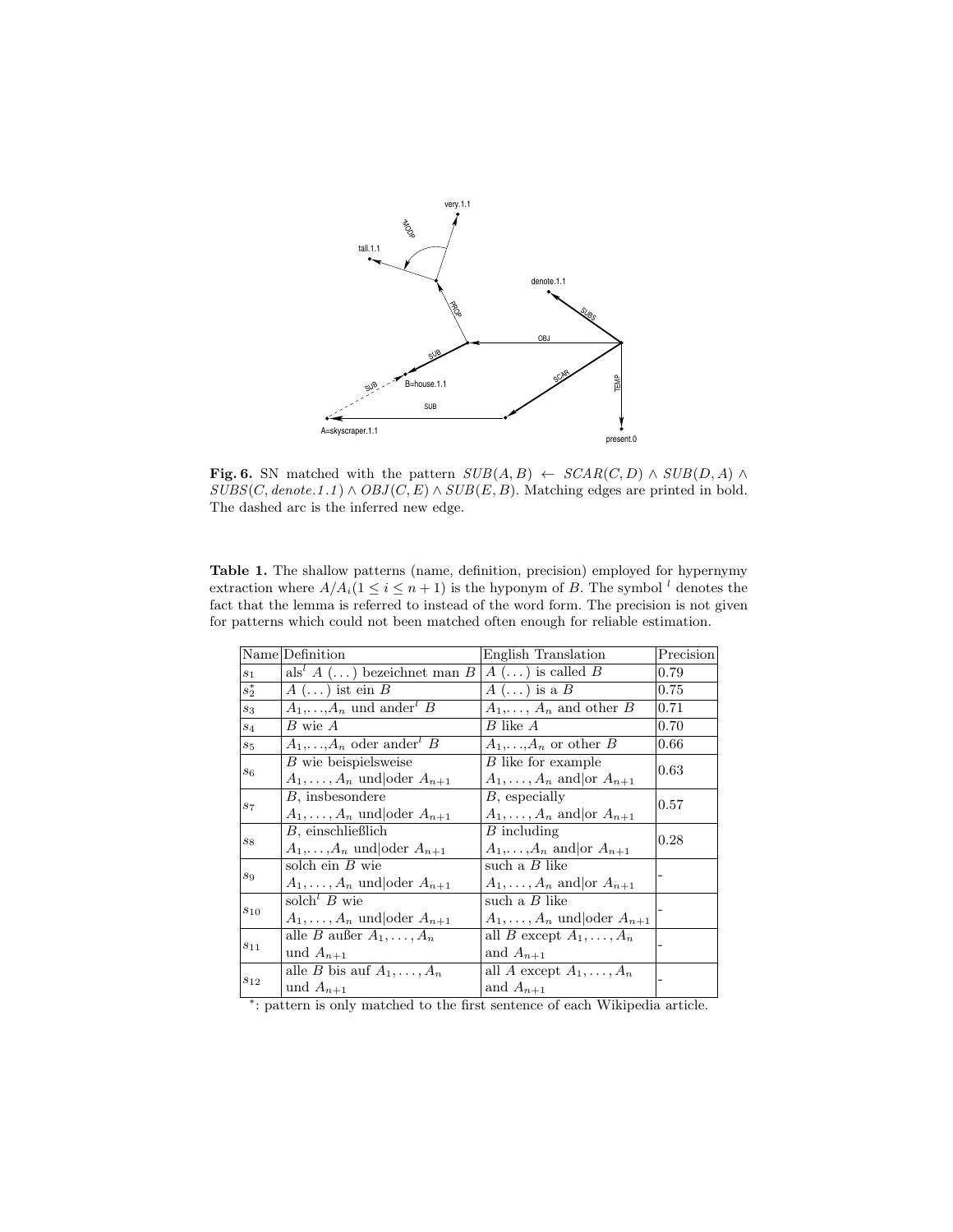|       | Name Definition                                                                             | Precision |  |
|-------|---------------------------------------------------------------------------------------------|-----------|--|
| $d_1$ | $SUB(A, B) \leftarrow SUB(C, A) \land PRED(E, B) \land F_{*ITMS}(D, C) \land$               | 0.74      |  |
|       | $F_{*ITMS}(D, E) \wedge H_{*ITMS}(C, E) \wedge PROP(E, and er.1.1(other.1.1))$              |           |  |
| $d_2$ | $SUB(A, B) \leftarrow SUB(C, A) \land PRED(E, B) \land F_{*ITMS}(D, C) \land$               |           |  |
|       | $F_{*ITMS}(D, E) \wedge G_{*ITMS}(C, E) \wedge PROP(E, and er. 1.1(other.1.1)) \wedge$      | 0.74      |  |
|       | $\neg ATTCH(J, C)$                                                                          |           |  |
|       | $SUB(A, B) \leftarrow SUB(C, A) \land PRED(E, B) \land F_{*ITMS}(D, C) \land$               | 0.73      |  |
| $d_3$ | $F_{*ITMS}(D, E) \wedge G_{*ITMS}(C, E) \wedge PROP(E, and er.1.1(other.1.1)) \wedge$       |           |  |
|       | $\neg REFER(E, DET)$                                                                        |           |  |
| $d_4$ | $SUB(A, B) \leftarrow SUB(C, A) \land PRED(E, B) \land F_{*ITMS}(D, C) \land$               | 0.73      |  |
|       | $F_{*ITMS}(D, E) \wedge G_{*ITMS}(C, E) \wedge PROP(E, and er.1.1(other.1.1))$              |           |  |
| $d_5$ | $SUB(A, B) \leftarrow PRED(C, B) \wedge SUB(E, A) \wedge F_{*ALTNI}(D, C) \wedge$           | 0.71      |  |
|       | $F_{*ALTMI}(D, E) \wedge PROP(C, and er.1.1(other.1.1))$                                    |           |  |
| $d_6$ | $SUB(A, B) \leftarrow SUB(C, B) \land SUB(D, A) \land SUB(D, C)$                            | 0.66      |  |
|       | $SUB(A, B) \leftarrow SCAR(C, D) \wedge SUB(D, A) \wedge OBJ(C, E) \wedge SUB(E, B) \wedge$ | 0.60      |  |
| $d_7$ | SUBS(C, bezeichnet.1.1(denote.1.1))                                                         |           |  |
|       | $SUB(A, B) \leftarrow ARG2(D, C) \wedge SUB(C, A) \wedge MCONT(E, D) \wedge$                |           |  |
| $d_8$ | $SUB(F, man.1.1(one.1.1)) \wedge SUBS(E, bezeichnet.1.1(denote.1.1)) \wedge$                | 0.51      |  |
|       | $ARG1(D,G) \wedge PRED(G,B) \wedge AGT(E,F)$                                                |           |  |
| $d_9$ | $SUB(A, B) \leftarrow ARG1(D, E) \land ARG2(D, F) \land SUBR(D, equ. 0) \land$              | 0.17      |  |
|       | $SUB(E, A) \wedge SUB(F, B)$                                                                |           |  |

Table 2. A selection of deep patterns.  $F_r(a_1, a_2)$ :  $a_1$  is the first argument of function  $r$ and precedes  $a_2$  in the argument list;  $G_r(a_1, a_2)$ :  $a_1$  precedes  $a_2$  in the argument list of function r;  $H_r(a_1, a_2)$ :  $a_1$  immediately precedes  $a_2$  in the argument list of function r.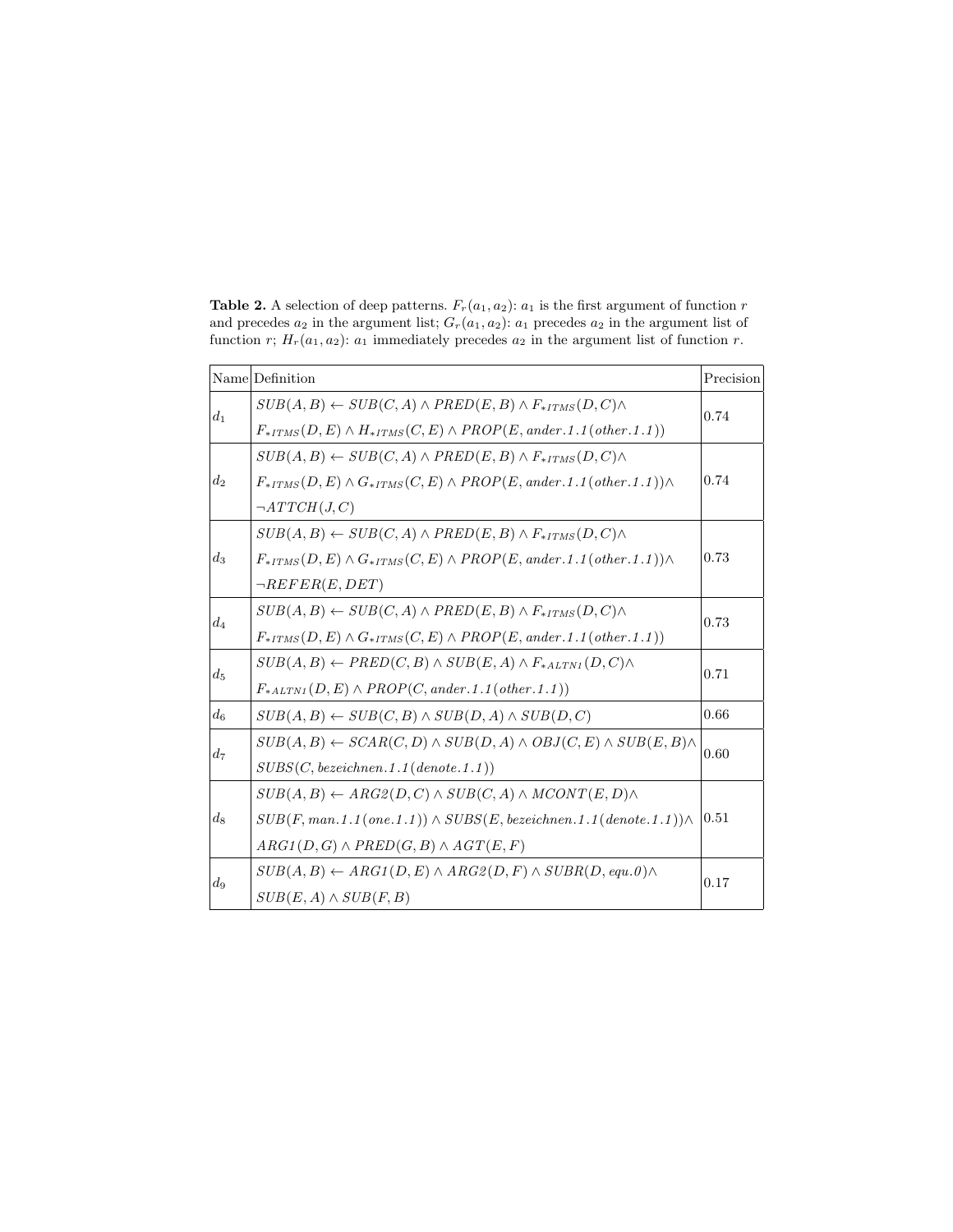variable for functions. The result and the arguments of a function corresponds to MultiNet nodes. The following MultiNet relations and functions are used in the diagram shown in Fig. 5:

- SUB: relation of conceptual subordination for objects (hypernymy)
- $-$  TEMP: relation specifying the temporal embedding of a situation
- PROP: relation between object and property
- SUBS: relation of conceptual subordination for situations (troponymy)
- $-SCAR$ : cognitive role: carrier of a state, associated to a situation
- $-$  *OBJ*: cognitive role: neutral object, associated to a situation
- ∗MODP: function modifying properties

Additionally, each node in the SN is associated with a list of layer features, i.e., degree of generality (GENER), determination of reference (REFER), variability (VARIA), facticity (fact), intensional quantification (QUANT), pre-extensional cardinality (CARD) and entity type (ETYPE). The patterns can refer to the layer features too. Currently, only the layer feature REFER is used in our patterns (see pattern  $d_3$  in Table 2). This layer feature specifies if a concept is determinate (for instance by usage of a definite article or a demonstrative determiner) or indeterminate.

The pattern

$$
SUB(A, B) \leftarrow SCAR(C, D) \land SUB(D, A) \land SUBS(C, denote.1.1) \landOBJ(C, E) \land SUB(E, B)
$$

can be matched to the SN displayed in Fig. 5 to extract the relation  $SUB(skyscraper.1.1, house.1.1)$  as illustrated in Fig. 6.

Note that different sentences can lead to the same SN. For instance, the semantically equivalent sentences He owns a piano, a cello and other instruments. and He owns a piano, a cello as well as other instruments. lead to the same SN. Thus, the pattern  $d_4$  of Table 2 can be used to extract the relations  $SUB(piano.1.1, instrument.1.1)$  and  $SUB(cello.1.1, instrument.1.1)$ from both sentences. In general, the number of patterns can be considerably reduced by using an SN in comparison to the employment of a surface or a syntactic representation.

Pattern  $d_1$ ,  $d_2$ , and  $d_3$  in Table 2 are stricter versions of pattern  $d_4$  which lead to a slight increase in precision for patterns  $d_1$  and  $d_2$ . Practically no improvement was observed for pattern  $d_3$ .  $d_1$  requires the hypernym node to follow immediately the hyponym node. This prevents the extraction of

 $SUB(cookies.1.1, milk-product.1.1)$  in the sentence: We bought cookies, butter, and other milk products.  $d_2$  disallows other concept nodes to attach to the hyponym node which can be used to further specialize the hyponym candidate like in the sentence: His father and other gangsters  $\dots$ .

The concept node belonging to *his father* is subordinated to *qangster* but this is not the case for *father*. Thus, in contrast to pattern  $d_4$ , the pattern  $d_2$  would not extract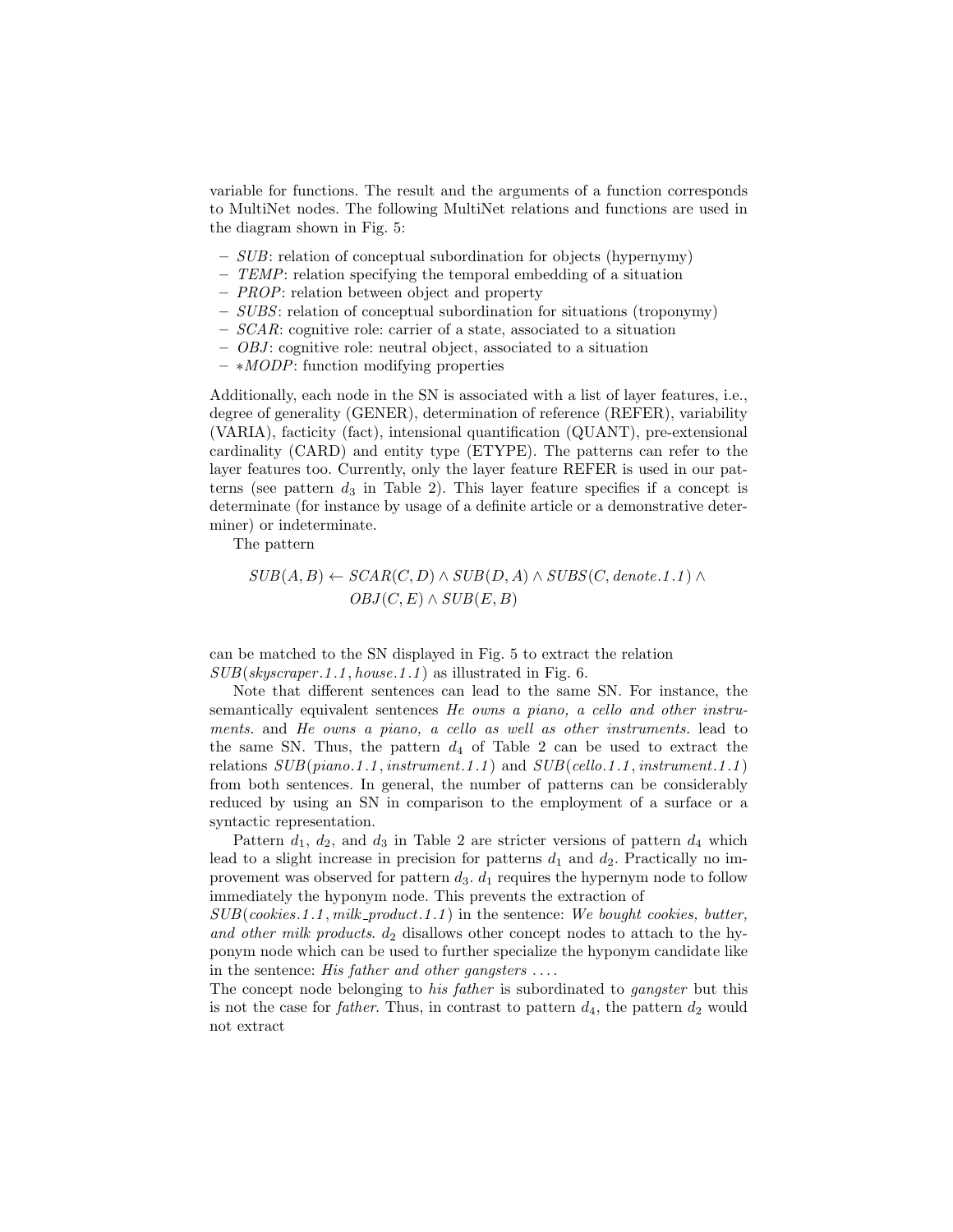$SUB(father.1.1, \textit{gangster}.1.1)$  from this sentence.  $d_3$  finally requires that the hypernym should not be referentially determined.

## 5 Evaluation

We applied the patterns on the German Wikipedia corpus from 2005 which contains 500 000 articles. In total, we extracted 160 410 hypernymy relations employing 12 deep and 20 shallow patterns. The deep patterns were matched to the SN representation, the shallow patterns to the tokens. Concept pairs which are also recognized by the morphological compound analysis (a compound is normally a hyponym of its primary concept) were excluded from the results since such pairs can be recognized on the fly and need not to be stored in the knowledge base. Otherwise, the number of extracted concept pairs would be much larger than 160 410.

Naturally, shallow patterns have the advantage that they are applicable if the parse fails. On the other hand, deep pattern are still applicable, if there are additional constituents and subclauses between hypo- and hypernyms which usually cannot be covered by shallow patterns. The following sentences from the Wikipedia corpus are typical examples where the hypernymy relationship could only be extracted using deep patterns (hyponym and hypernym are underlined):

Das typisch nordhessische Haufendorf liegt am Emsbach im historischen Chattengau, wurde im Zuge der hessischen Gebiets- und Verwaltungsreform am 1. Februar 1971 Stadtteil von Gudensberg, und hatte 2005 1 400 Einwohner. 'Haufendorf, a typical north Hessian village, is located at the Emsbach in the historical Chattengau, became, during the Hessian area and administration re-

Auf jeden Fall sind nicht alle Vorfälle aus dem Bermudadreieck oder aus anderen Weltgegenden vollständig geklärt. 'In any case, not all incidents from the Bermuda Triangle or from other world areas are fully explained.'

form, a district of Gudensberg and had 1 400 inhabitants in 2005.'

From the last sentence pair, a hypernymy pair can be extracted by application of rule  $d_5$  from Table 2 but not by any shallow patterns. The application of pattern  $s_5$  fails due to the word *aus 'from'* which cannot be matched. To extract this relation by means of shallow patterns an additional pattern would have to be introduced. This would also be the case if deep syntactic patterns were used instead since the coordination of *Bermudadreieck 'Bermuda Triangle'* and *Weltgegenden 'word areas'* is not represented in the syntactic dependency tree but only on a semantic level.

We evaluated the portion of extracted relations which are regarded correct for every pattern. Obvious mismatches which are recognized automatically by checking ontological sort and semantic features of hyponym/hypernym for subsumption.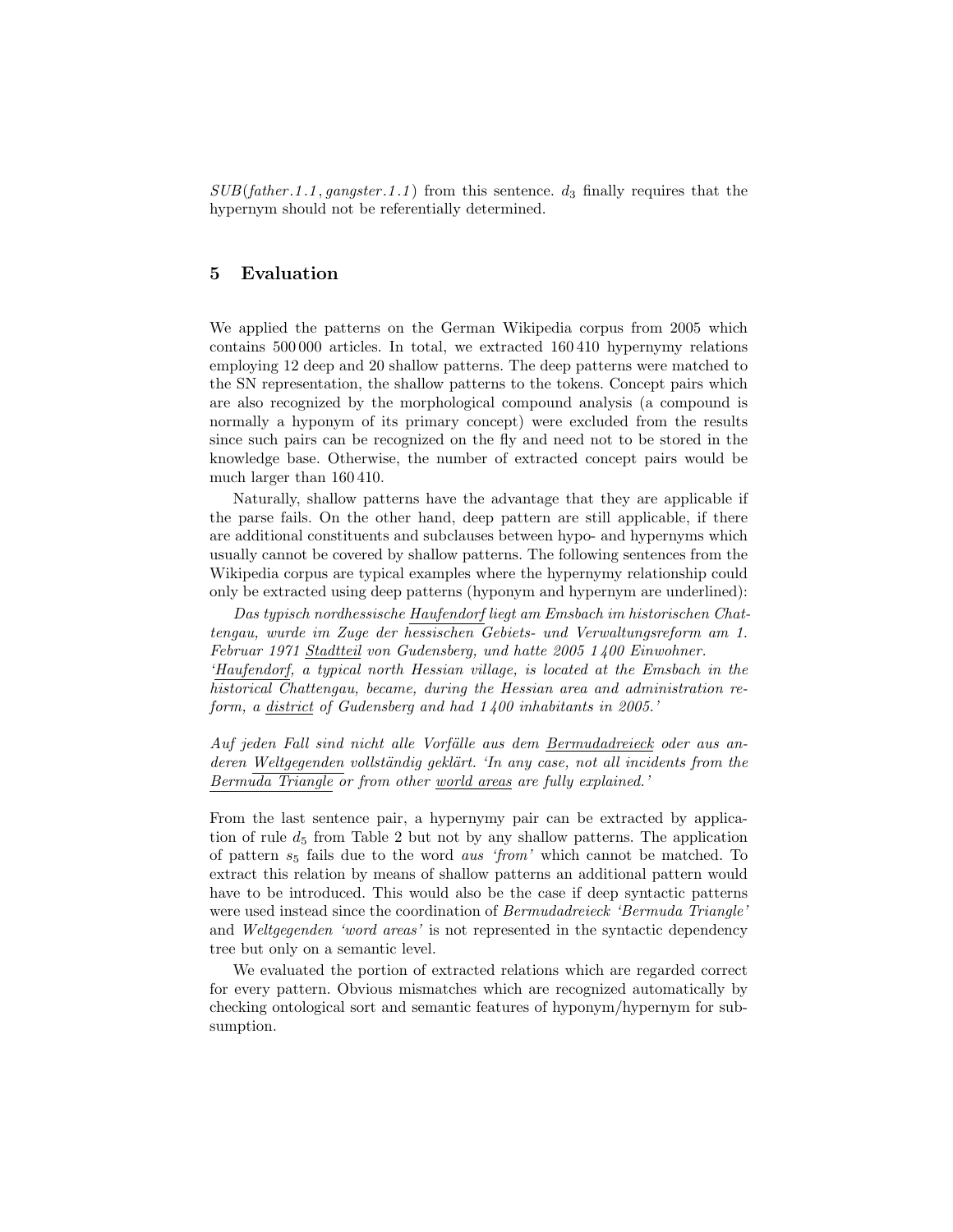An extracted relation is only considered correct if it makes sense to store this relation without modifications in an ontology or name list. This means, extracted relations assumed to express hypernymy are considered incorrect if

- multi-token expressions are not correctly recognized,
- the singular forms of unknown concepts appearing in plural form are not estimated correctly,
- the hypernym is to general, e.g., word or concept, or
- the wrong reading is chosen by the Word Sense Disambiguation.

The precision for each pattern is shown in Table 1 for the shallow patterns and in Table 2 for the deep patterns.

77 870 of the extracted relations were only determined by the deep but not by the shallow patterns. If relations extracted by the rather unreliable pattern  $d_9$ are disregarded, this number reduces to 27 999. The other way around, 61 998 of the relations were determined by the shallow but not by the deep patterns. 20 542 of the relations were both recognized by deep and shallow patterns. Naturally, only a small fraction of the relations were manually checked for correctness. The accuracy of the annotated relations extracted by the shallow patterns is 0.62, by the deep ones 0.51. The accuracy of the relations extracted by both the deep and the shallow patterns is 0.80, considerably larger than the other two values.

## 6 Conclusion and Outlook

We introduced an approach for extracting hypernymy relation by a combination of shallow and deep patterns, where the shallow patterns are applied on the token list and the deep patterns on the SNs representing the meaning of the sentences. By using a semantic representation the number of patterns can be reduced in comparison to a syntactic or surface representation. Furthermore, by combining shallow and deep patterns the precision or the recall regarding the number of extracted relations can be improved considerably. If a parse was not successful, we still can extract relations by employing the shallow patterns. In contrast, if additional constituents show up between the hyponym and the hypernym, the application of shallow patterns often fails and the hypernymy relation can be extracted by the application of a deep pattern.

In order to further improve recall and precision, we currently work on assigning a quality score to the extracted hypernymy pairs.

Furthermore, the possibility that shallow patterns can require certain lemmas or concepts to show up in the token list is only rarely used and should be considered more often. In strong inflecting languages like German the usage of lemmas or concepts instead of word forms can improve the applicability of patterns considerably. Extracting relation using shallow patterns currently lead to a higher recall than for the deep ones. Thus, the collection of applied deep patterns should be further extended.

Finally, it is planned to transfer the entire relation extraction approach to other relations than hyponymy, especially meronymy. To do this, the shallow